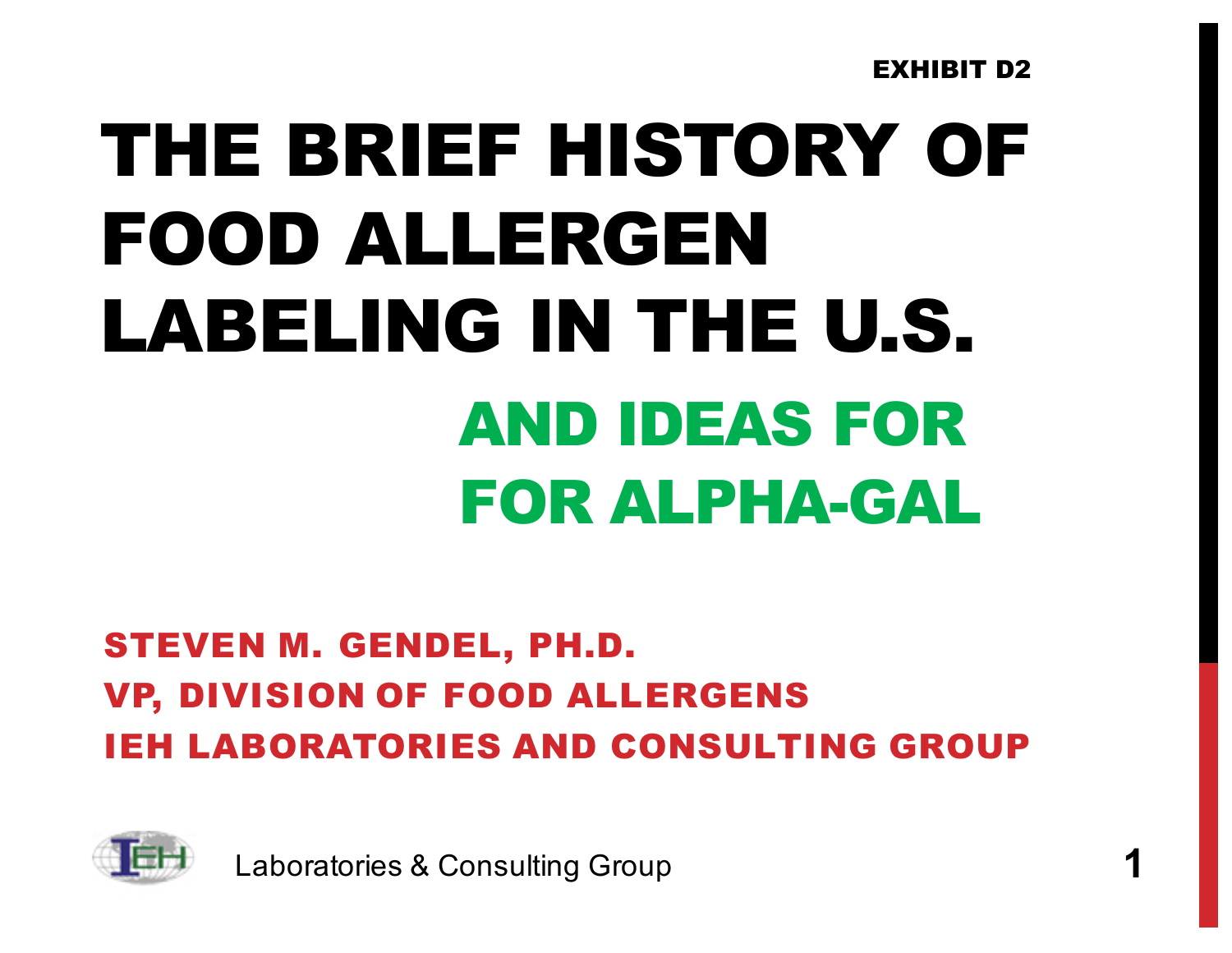#### THE 1990S

- Initial recognition of food allergy as an **important public health issue** 
	- Advocacy by patients and families
	- Key medical publications
	- **Recalls**
	- Safety evaluation of bioengineered foods
- Identification of most important food **allergens**
	- **FDA GMO guidance**
	- **UN(Food(and(Agriculture(Organization(– Codex(Alimentarius Commission**

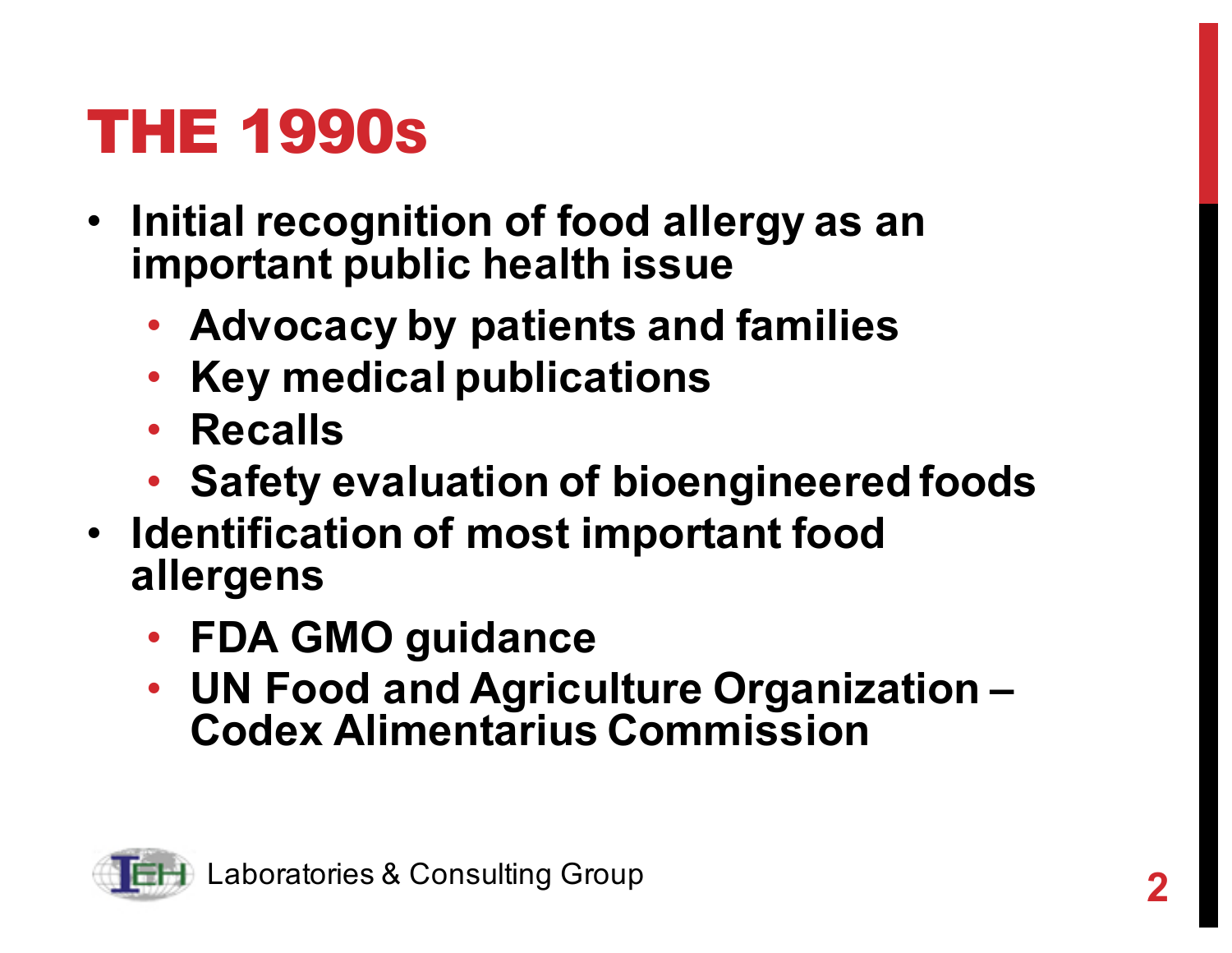#### THE 2000S

- **Food Allergen Labeling and Consumer Protection Act (FALCPA)** 
	- **Defined "Major Food Allergens"**
	- Mandated format options for **declarations**
	- Plain language

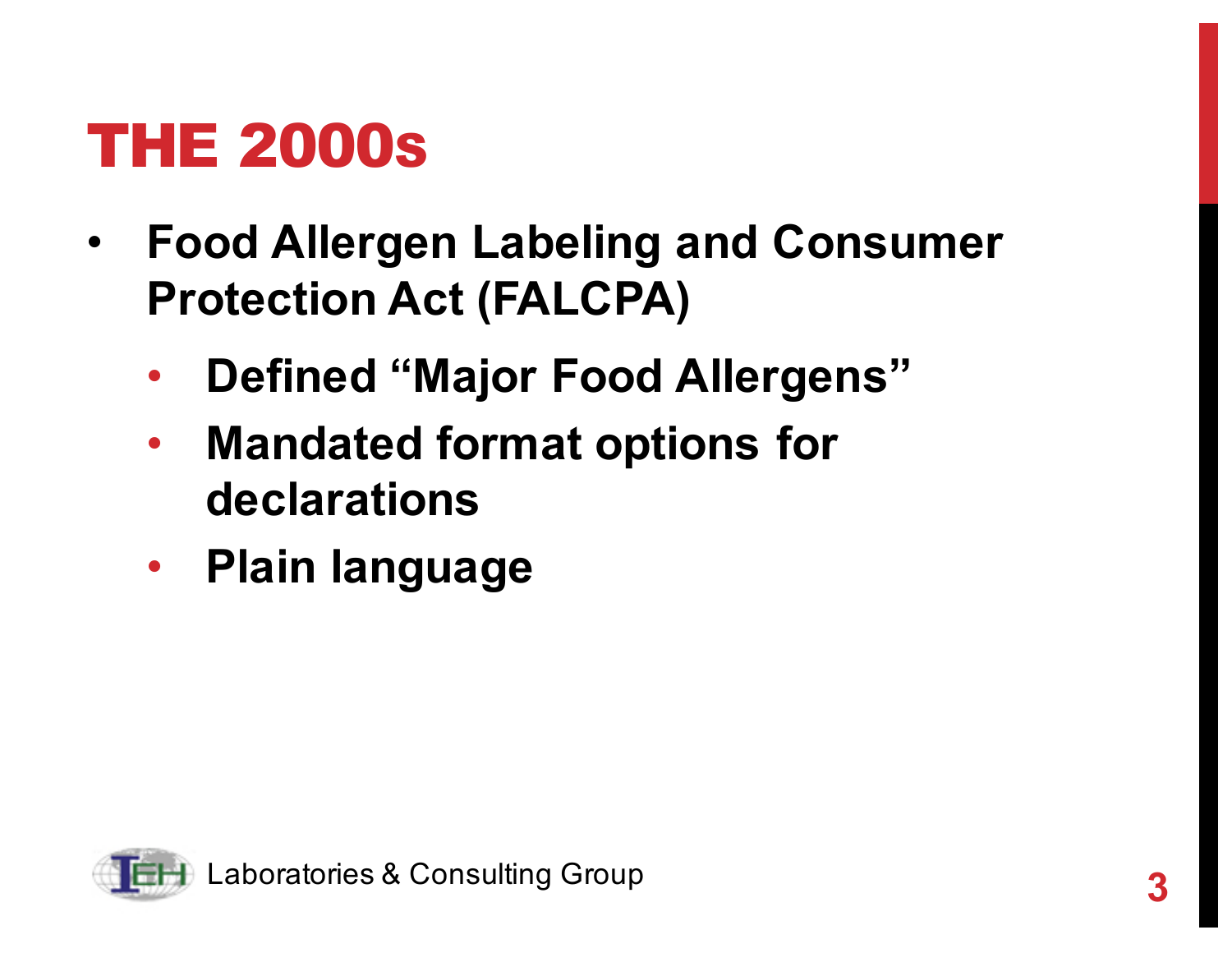#### THE 2010S

- **Food Safety Modernization Act** 
	- **Explicitly designated allergens as** food safety hazards
	- This extends the regulatory umbrella for allergens to processing as well as **labeling**
- **Proposed Food Labeling Modernization Act**
	- Adds to list of Major Food Allergens

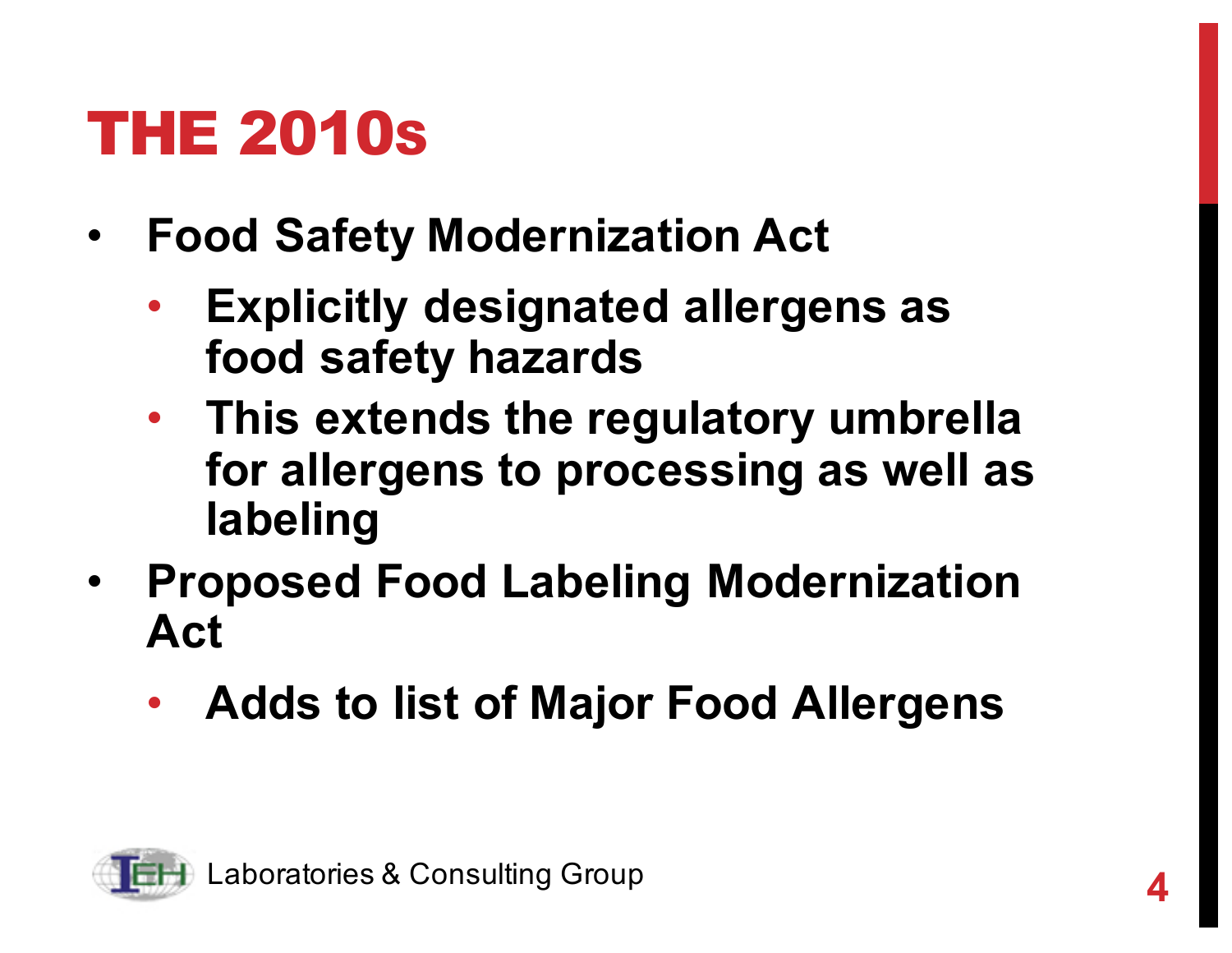

**Example 2 And any ingredient that contains** protein from one of these



**Laboratories & Consulting Group**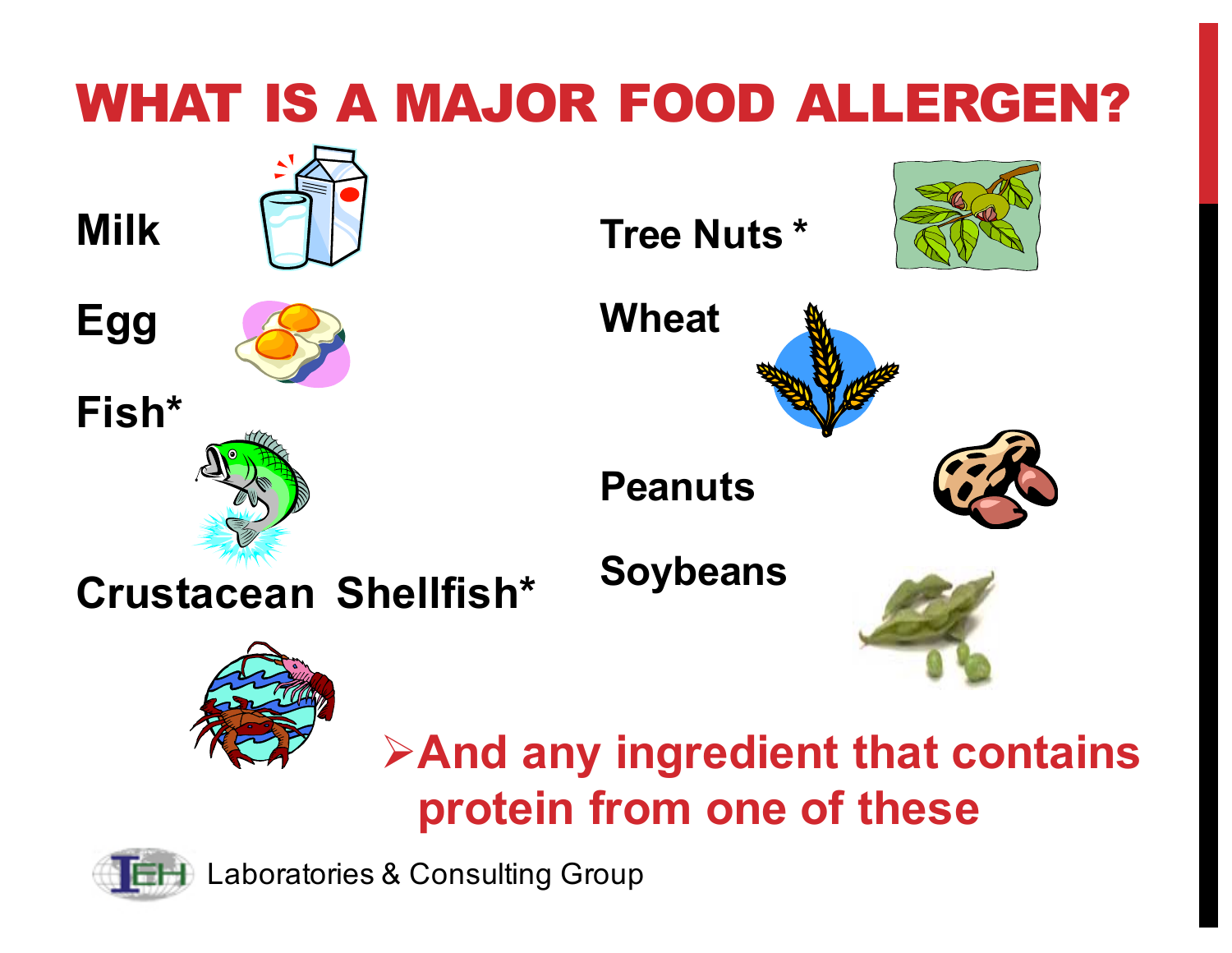

**H** Laboratories & Consulting Group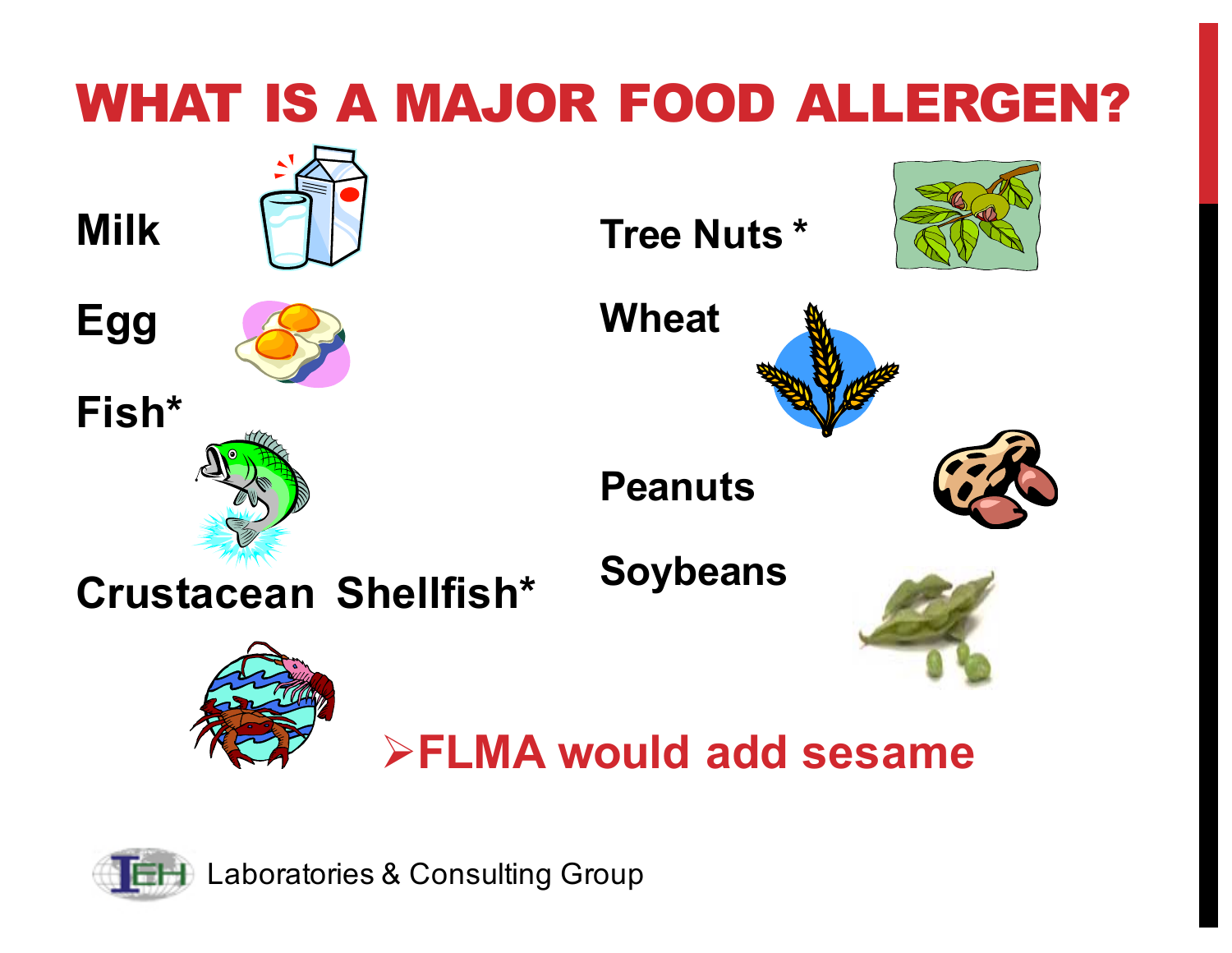### INTERNATIONAL COMPARISON

- **Canada**
	- "Big 8" plus Sesame, Mustard
- **European Union** 
	- "Big 8" plus Sesame, Mustard, Celery, **Lupine**

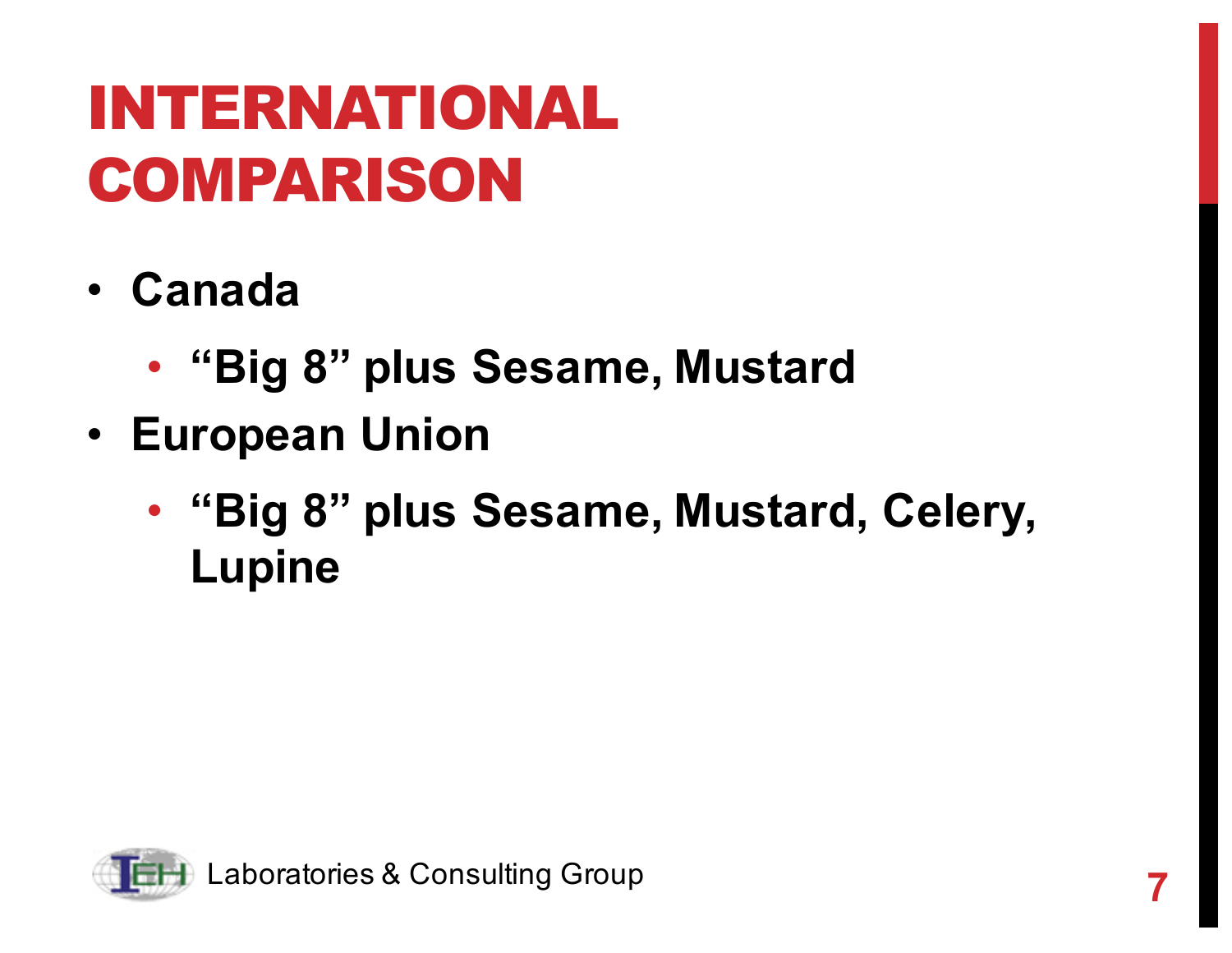#### HOW WERE SIGNIFICANT FOOD ALLERGENS IDENTIFIED?

- **At First** 
	- **Expert clinical opinion**
- Later Multiple criteria
	- **Expert opinion**
	- **Prevalence (including special populations)**
	- **Severity**
	- Public health impact
	- Use as a "hidden allergen"

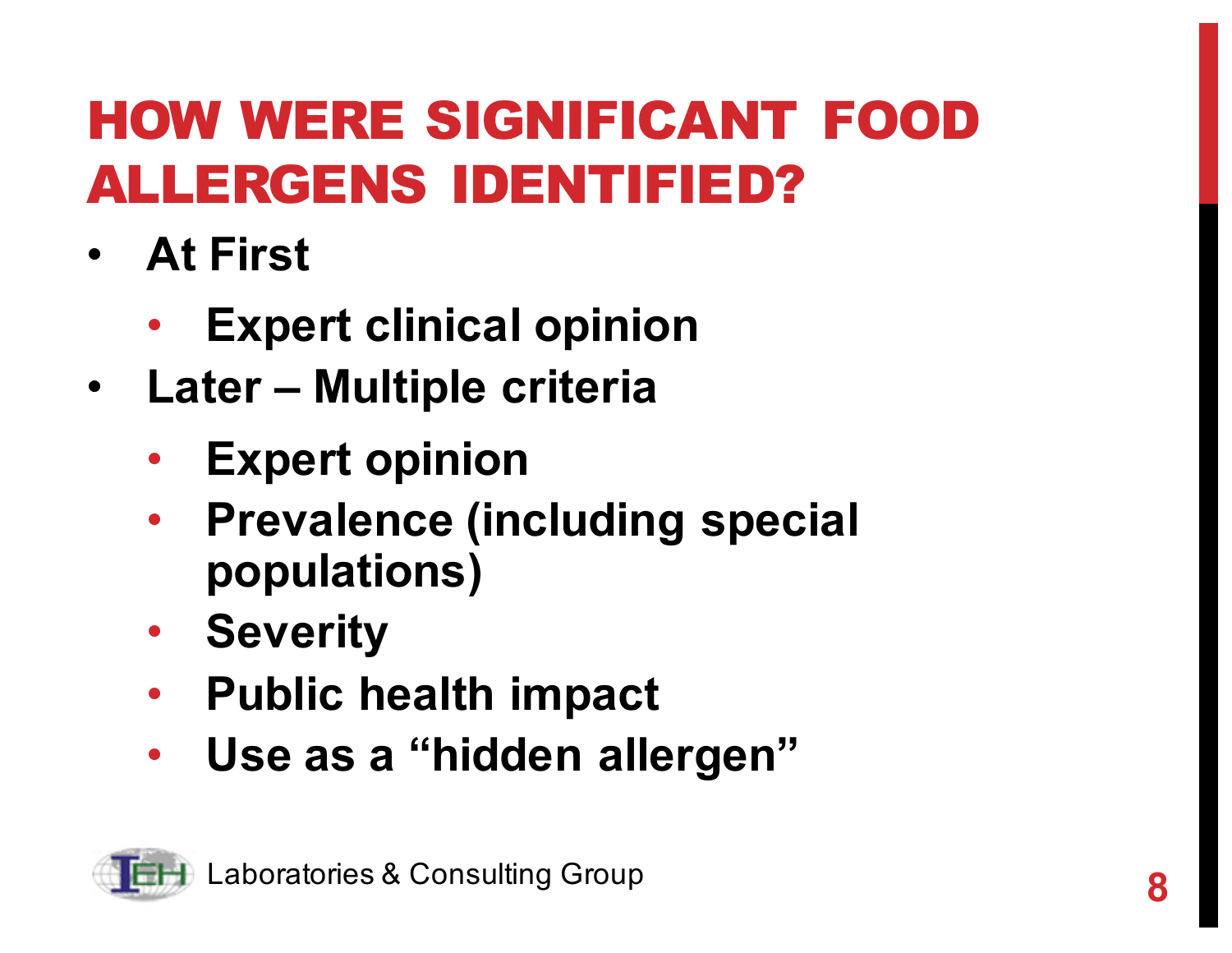#### LEGAL ISSUES

- **FALCPA (and Proposed FLMA) amend the Federal Food Drug and Cosmetic Act** 
	- **Directly apply only to FDA regulated foods** 
		- USDA/FSIS and Treasury/TTB issued **regulations for consistency**
	- The Major Food Allergens are listed in the **FD&C** Act
	- No specific mechanism to modify the list
		- Two mechanisms to exempt specific **ingredients**

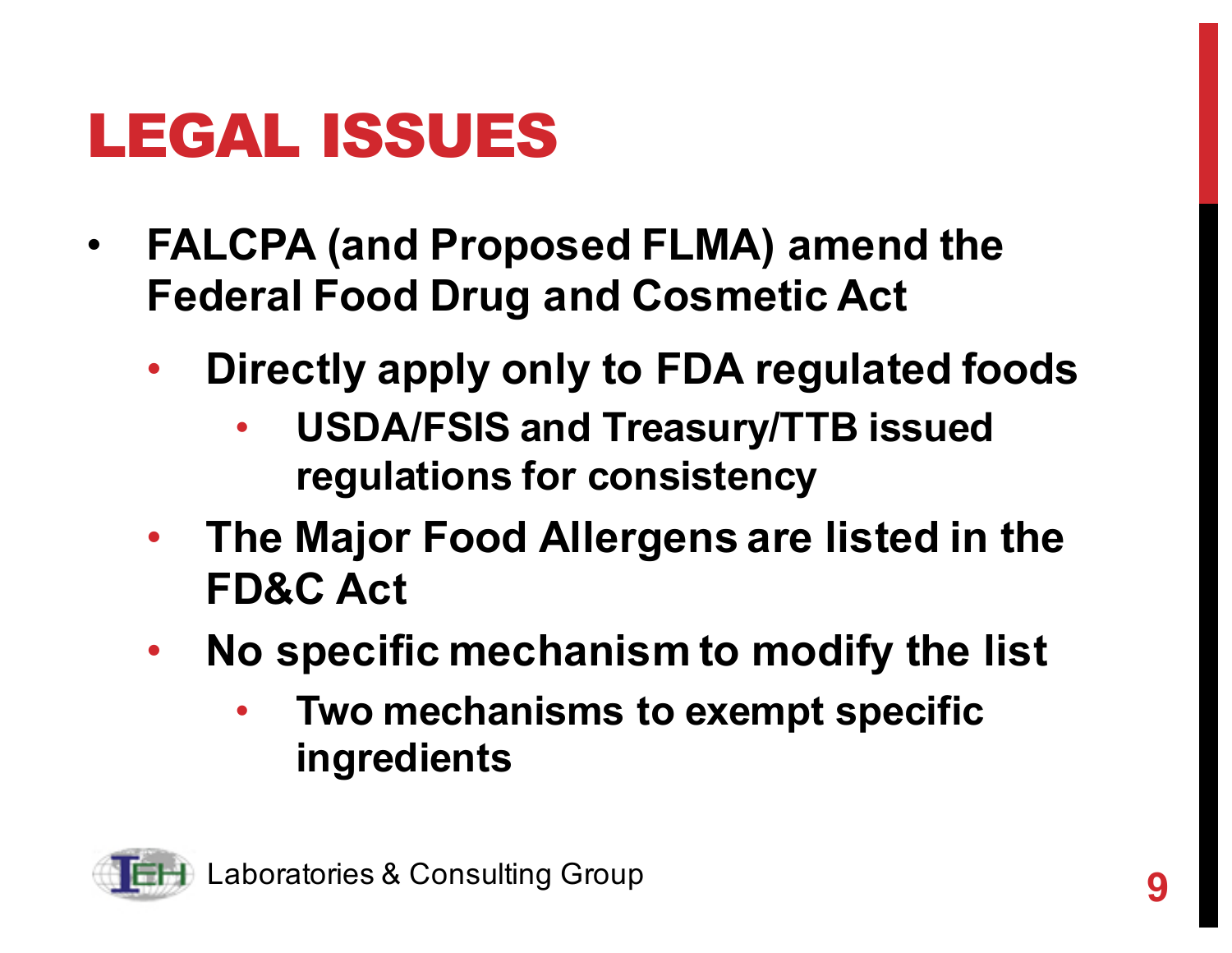#### LEGAL ISSUES AND ALPHA-GAL

- Meat labeling is regulated by FSIS
	- Do consumers need additional labeling for meat?
- Ingredient labeling is regulated by FDA
	- Major Food Allergens must be amended **by(Congress**
	- FDA has limited options

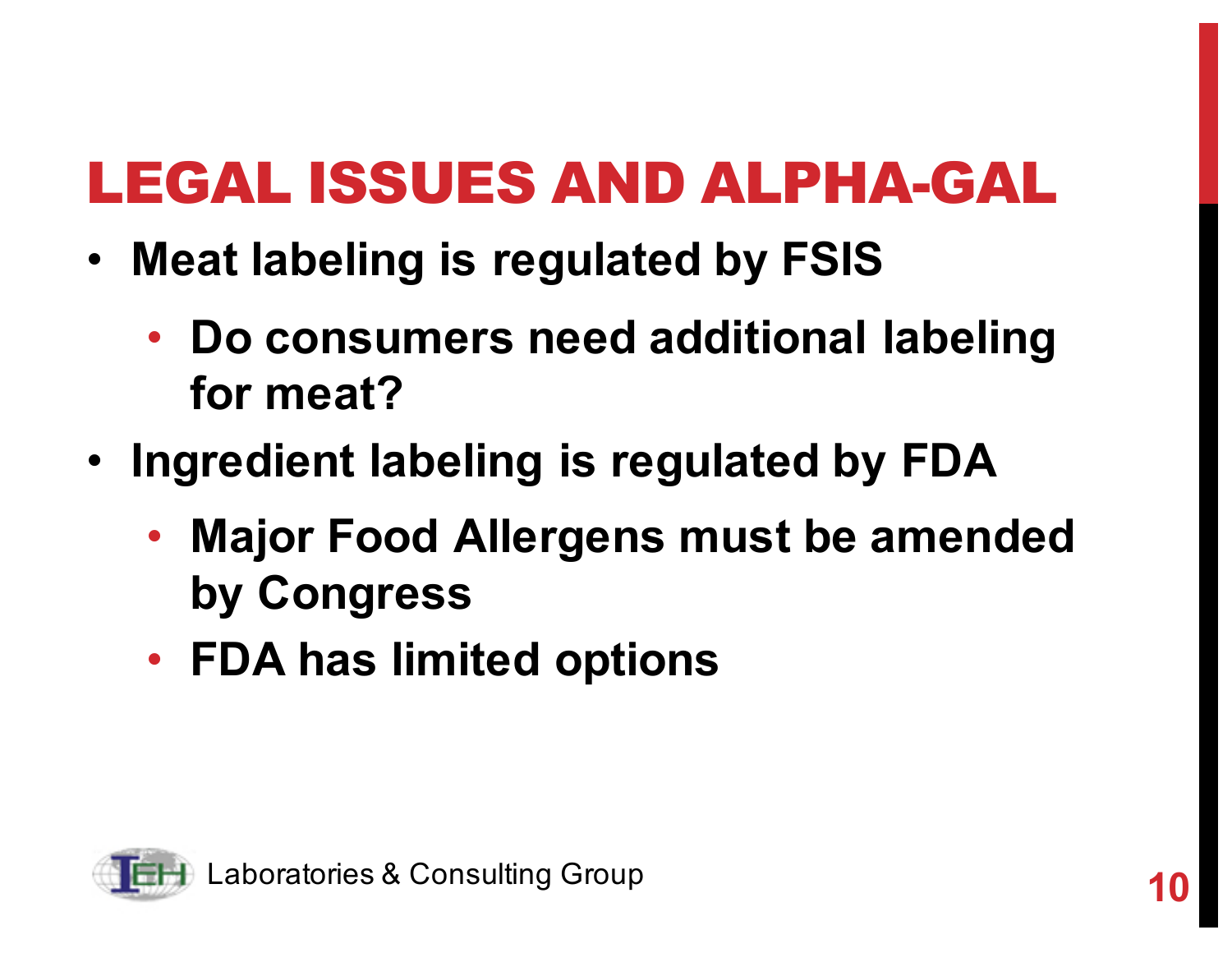## FDA DECISION MAKING

- **FDA** has
	- Wide ranging responsibilities for food
	- Many stakeholders
	- **Limited resources**
- FDA prioritization considers (in no particular **order)**
	- Legal mandates and limitations
	- External influences
	- Public health
	- **Practicality**

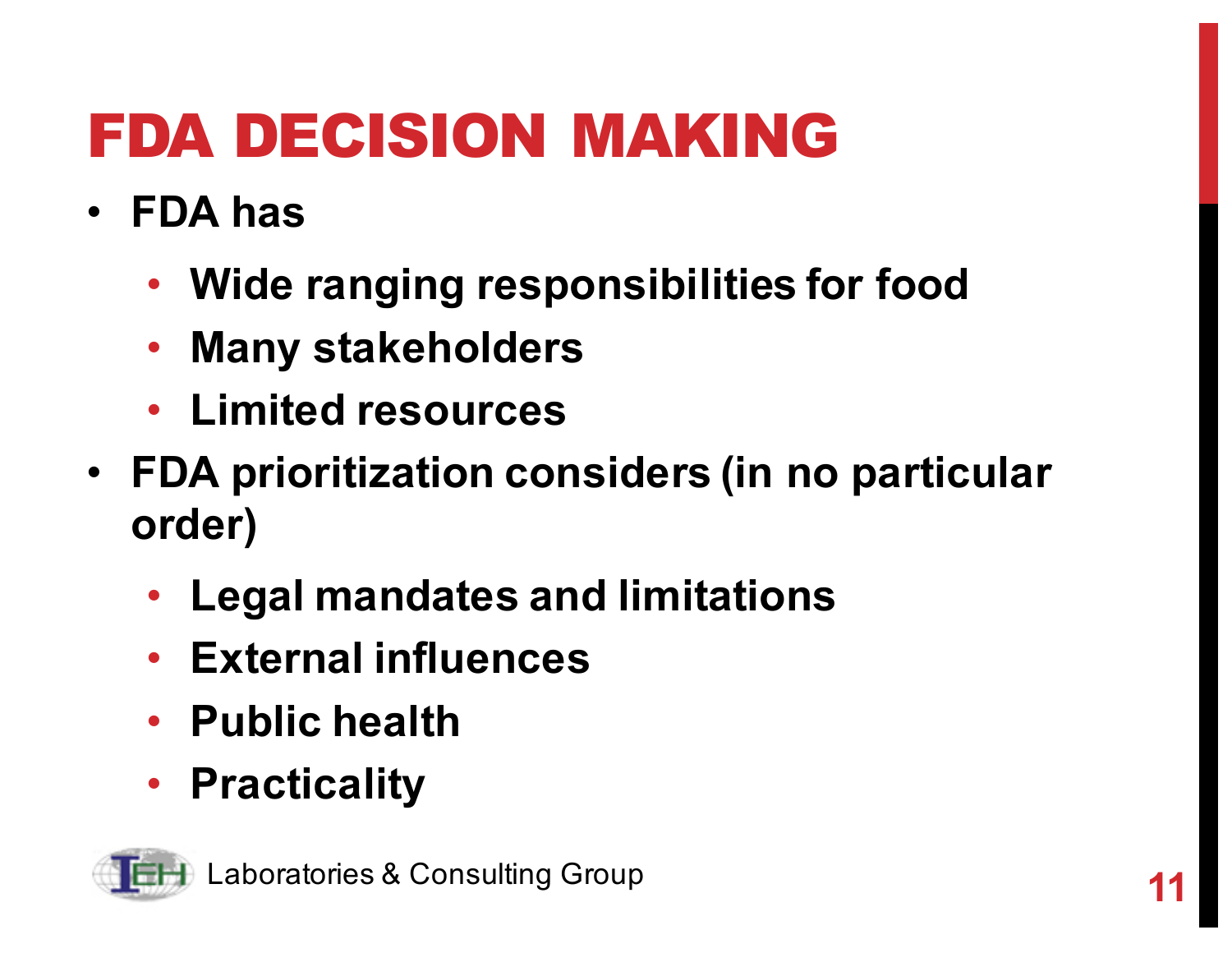## IDEAS TO MOVE FORWARD

- **Raise awareness**
- **Consumer support organization**
- Combination of a public health issue with the hidden nature of problematic ingredients **is important**
- Talk to Congress
	- Opens doors to regulatory agencies
- **Visit FDA and FSIS to educate** 
	- ? Submit Citizens Petition to formally **engage(agency**
- Engage internationally if possible